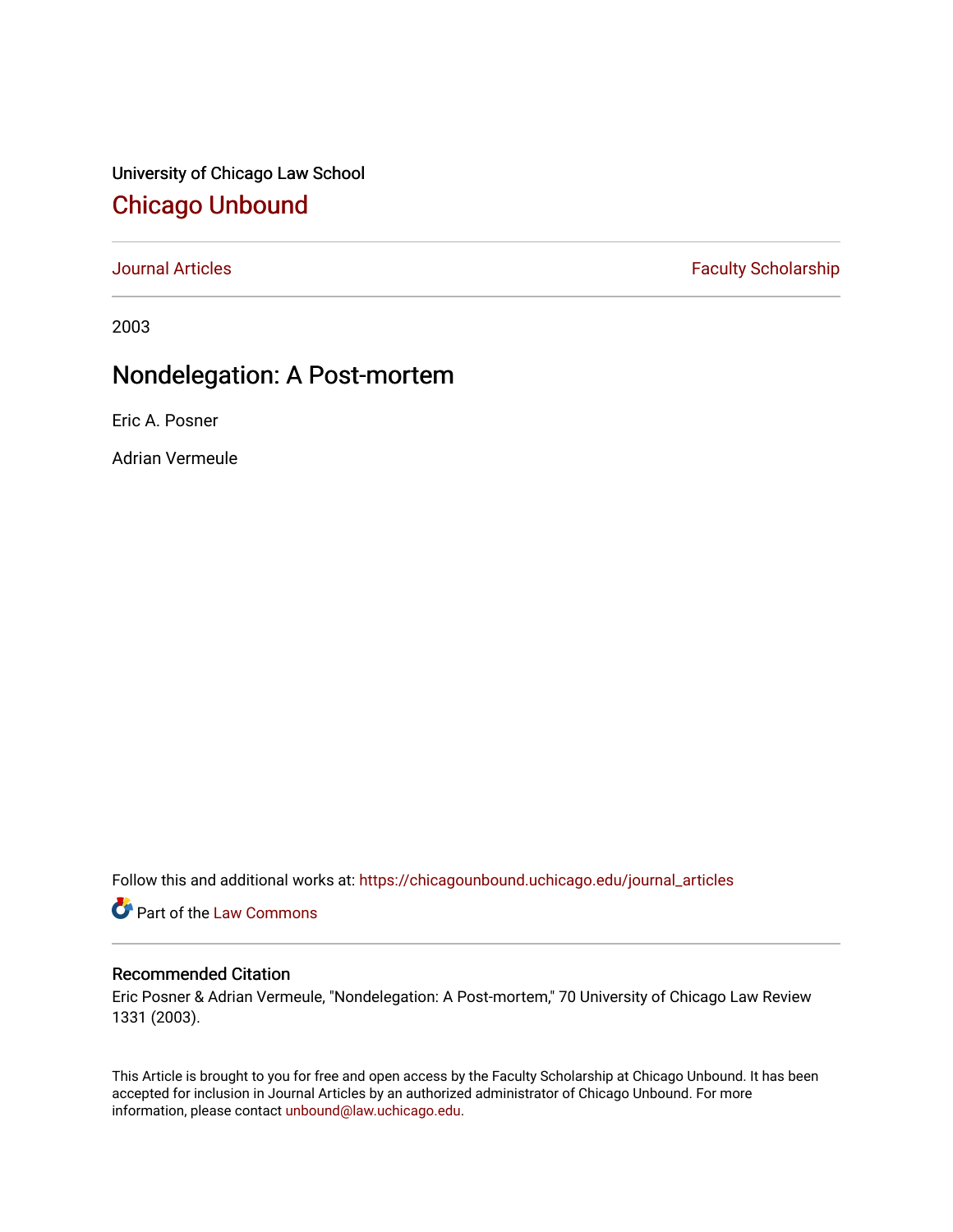# **Nondelegation: A Post-mortem**

*Eric A. Posnert Adrian Vermeulett*

In an earlier article, *Interring the Nondelegation Doctrine,'* we advanced the following account of the constitutional law bearing on delegation of federal legislative power. A statutory grant of authority to the executive branch or other agents can never amount to a delegation of legislative power. Agents acting within the terms of such a statutory grant are exercising executive power, not legislative power. The standard nondelegation doctrine, which holds that statutory grants of authority "amount to" or "effect" a delegation of legislative power if they are too broad or confer excessive discretion, is no more than a vague and ultimately uncashable metaphor. As it turns out, the standard nondelegation doctrine has no real pedigree in constitutional text and structure, in originalist understandings, or in judicial precedent; nor can plausible arguments from democratic theory or social welfare be marshaled to support it.

Larry Alexander and Saikrishna Prakash have written a response that criticizes our account. (Although Alexander and Prakash criticize our view, they are noticeably ambivalent about the conventional doctrine.' As we shall see, their arguments commit them to defending a different, radically restrictive account of delegation, one in which any issuance of rules and regulations by the executive branch represents an unconstitutional exercise of legislative power.) Alexander and Prakash make three principal points. First, focusing on one implication of our account-that a delegation of legislative power would occur if federal legislators ceded their *de jure* legislative powers, such as voting rights, to nonlegislators-they say that our account "elevates form over substance" by permitting "equivalent" results to be produced

*t* Kirkland & Ellis Professor of Law, The University of Chicago.

tt Professor of Law, The University of Chicago.

Thanks to Cass Sunstein for helpful comments. Professor Posner thanks the Sarah Scaife Foundation Fund and the Lynde and Harry Bradley Foundation Fund for generous financial support. Professor Vermeule thanks the Russell J. Parsons Fund for the same.

**I** Eric A. Posner and Adrian Vermeule, Interring the Nondelegation Doctrine, 69 U Chi L Rev 1721 (2002).

<sup>&</sup>lt;sup>2</sup> Larry Alexander and Saikrishna Prakash, Reports of the Nondelegation Doctrine's Death Are Greatly Exaggerated, 70 U Chi L Rev 1297 (2003).

**<sup>3</sup>** Alexander and Prakash reject our account, but explicitly refuse to definitively endorse the conventional doctrine. See id at 1299.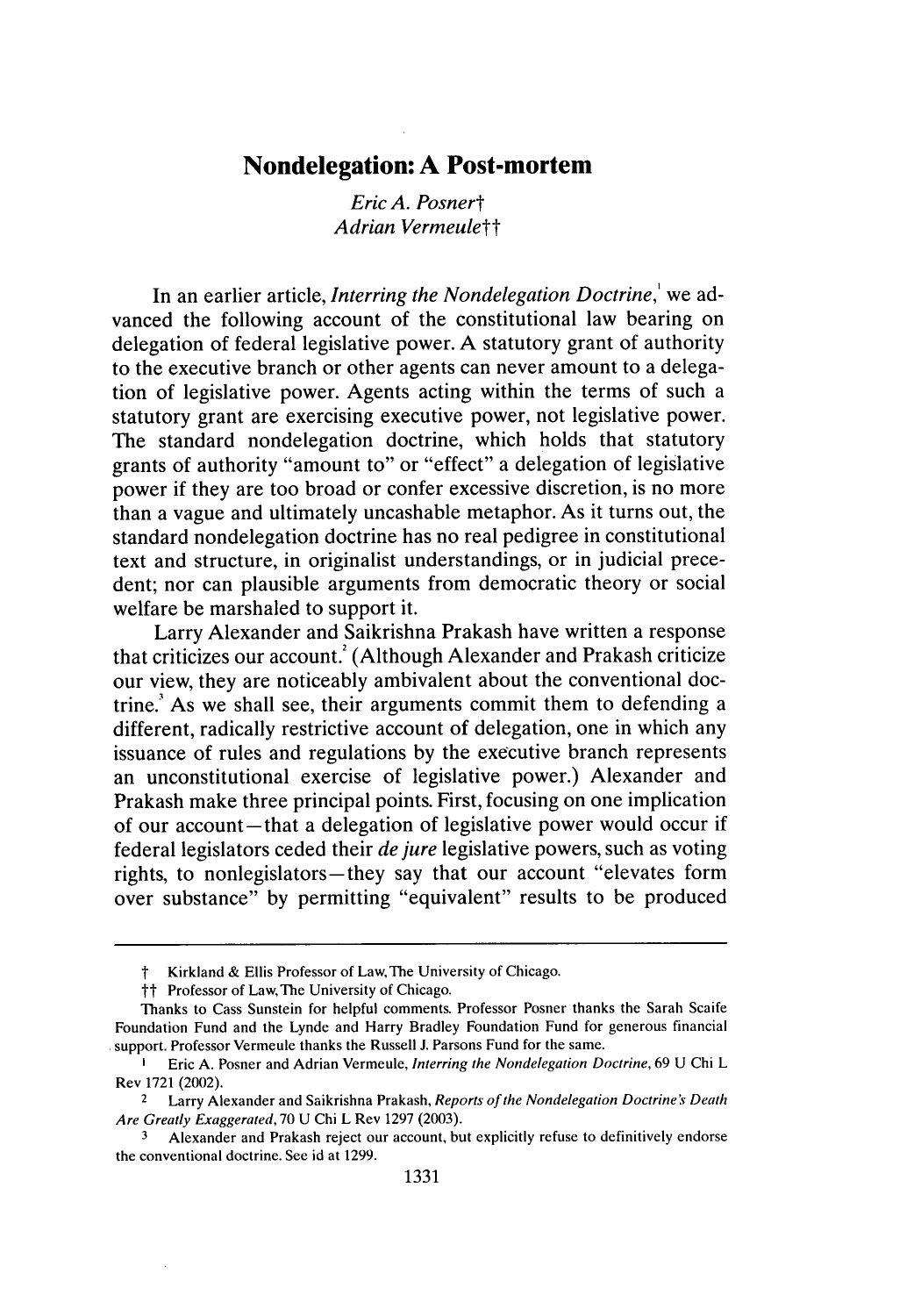through statutory grants of authority.' Second, they advance an originalist account of constitutional lawmaking. In their view, "at the founding, the legislative power was understood as the authority to make rules for the governance of society, whether or not exercised **by** a legislature."' Third, they combine two residual criticisms of our account **by** saying both that the historical evidence for it is scant, and that our account would permit sweeping delegations of congressional authority.'

Each of these points is either irrelevant or unpersuasive. The first merely emphasizes that, as is common in constitutional law, the nondelegation doctrine is a formal rule that does not police all substitute mechanisms **by** which Congress might achieve a similar effect. **Al**though Alexander and Prakash's argument might have force if statutory grants of policy discretion were a costless substitute for formal delegations of voting rights, they are not. As for the second point, the evidence supporting it is systematically ambiguous, and in any event that evidence does not yield the standard nondelegation doctrine. Instead it yields the eccentric view that any executive rulemaking' is constitutional "lawmaking." On this view, the administrative state is unconstitutional. The third point mistakes our historical claim, which was just that the originalist evidence is equivocal until the First Congress; and Alexander and Prakash's repackaged version of the slippery-slope argument against delegation rests on an implausible **hy**pothesis about congressional behavior.

### **I. NONDELEGATION:** FORM **AND SUBSTANCE**

On our account, when the President' engages in rulemaking or other action within the terms of a statutory grant of authority, he exer-

**7** As Alexander and Prakash use the term "rulemaking," it encompasses not only rulemaking in the technical sense of the Administrative Procedure Act, but also adjudication, or indeed any process **by** which executive agents issue legally binding edicts. See id at **1305-4)6 ("A** general pronouncement creating, modifying, or rescinding legal obligations and rights is a law, regardless of who pronounces it and irrespective of whether the lawmaking is statutorily authorized or not.").

**8** Or other statutorily authorized agents. See Posner and Vermeule, **69 U** Chi L Rev at **1725 &** n **9** (cited in note **1)** (emphasizing that nothing "turns on the identity of the delegate" and that, as far as the nondelegation doctrine is concerned, the recipient of the statutory grant of authority could be the President, any other executive officer or independent agency, or even parties

**<sup>4</sup> ld** at **1303.**

**<sup>5</sup> Id** at **1305.**

**<sup>6</sup>ld** at **1326-28.** Another argument in this Part-that a constitutional constraint on formal voting delegations logically entails a constraint on statutory delegations-essentially repeats Alexander and Prakash's first point. Compare id at 1323-24 (arguing that "the logic of [our] arguments against the conventional nondelegation doctrine likewise suggests that there is no naive prohibition"), with id at **1301** (claiming they "see little reason for specifying a detailed selection process if those selected may transfer the substance of their legislative discretion to persons who are not selected **by** that process").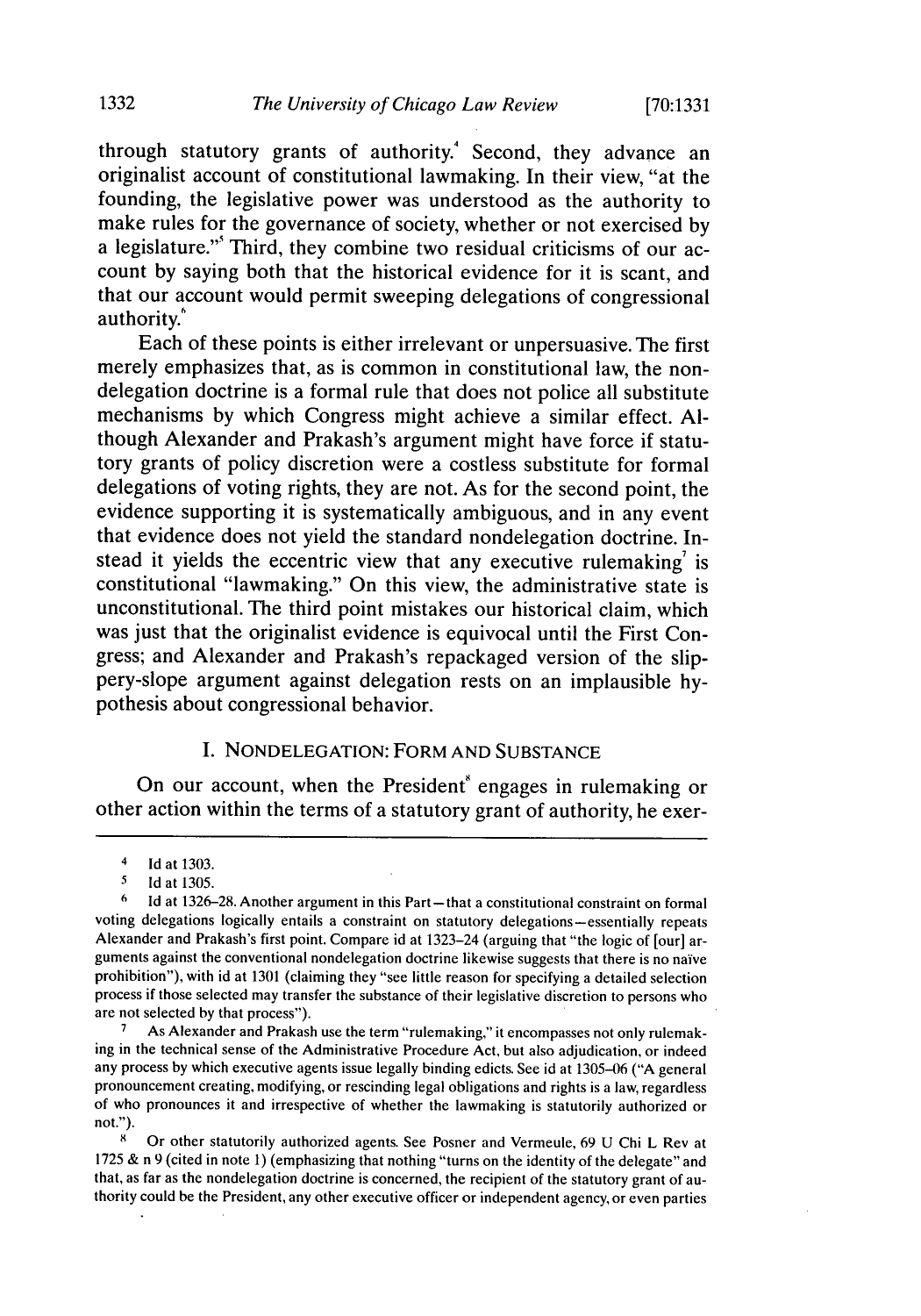cises executive power-the power to execute a duly enacted statuteregardless of the broad scope or discretionary character of the grant. The President exercises legislative power when, as the majority opinion in *Youngstown Sheet & Tube Co v Sawyer'* said, he makes binding rules *without* constitutional or statutory authority;<sup>"</sup> on our account, this is the only situation in which executive-branch rulemaking amounts to legislation. A corollary of this picture is that a congressional grant of authority does not transfer or delegate legislative power; instead it represents an exercise of legislative power. Congress might delegate legislative power in other ways, however. Consider Justice Scalia's example: "[L]egislative powers have never been thought delegable" in the sense that "Senators and Members of the House may not send delegates to consider and vote upon bills in their place.""

Alexander and Prakash think this picture excessively formalistic. They dispute that constitutional law should draw a line between prohibited formal delegations and permitted grants of statutory authority. In their view, barring delegation of legislators' *de jure* powers, such as the power to vote, while permitting "equivalent" statutory grants of authority is "pointless."" That combination of rules, they contend, allows Congress to circumvent the prohibition of *de jure* delegations through statutory grants that amount to *de facto* delegations.

But this is a perfectly ordinary problem of form and substance, or of rules and standards; the problem is ubiquitous in constitutional law. It is the most common thing in the world for law to take the form of rules rather than standards, even though any rule is exposed to Alexander and Prakash's charge that the rule is underinclusive" relative to its purposes, and thus permits circumvention through substitutes.<sup>14</sup> To speak only of constitutional rules, consider a small selection of other settings in which the Constitution (as written or as interpreted) adopts formal limits or prohibitions while permitting close substitutes that have similar *de facto* effects to go unpoliced.

**9** To begin with Article I: The Commerce Clause authorizes Congress to enact direct coercive regulation of commerce-related subjects;

outside the federal government altogether).

**<sup>9</sup>** 343 US 579 (1952).

**<sup>10</sup>** See id at 585, 589 ("The President's power, if any, to issue the order must stem either from an act of Congress or from the Constitution itself.").

<sup>11</sup> Mistretta v United States, 488 US 361, 425 (1989) (Scalia dissenting).

**<sup>12</sup>**Alexander and Prakash, 70 U Chi L Rev at 1303 (cited in note 2).

**<sup>13</sup>**Or overinclusive, but Alexander and Prakash do not make this point.

**<sup>14</sup>**See Frederick Schauer, *Playing by the Rules: A Philosophical Examination of Rule-Based* Decision-Making *in* Law and *in Life* 32 (Oxford 1991) (stating that the under-inclusiveness of rules results in their "not covering some states of affairs that would produce in particular cases the consequence representing the justification for the rule").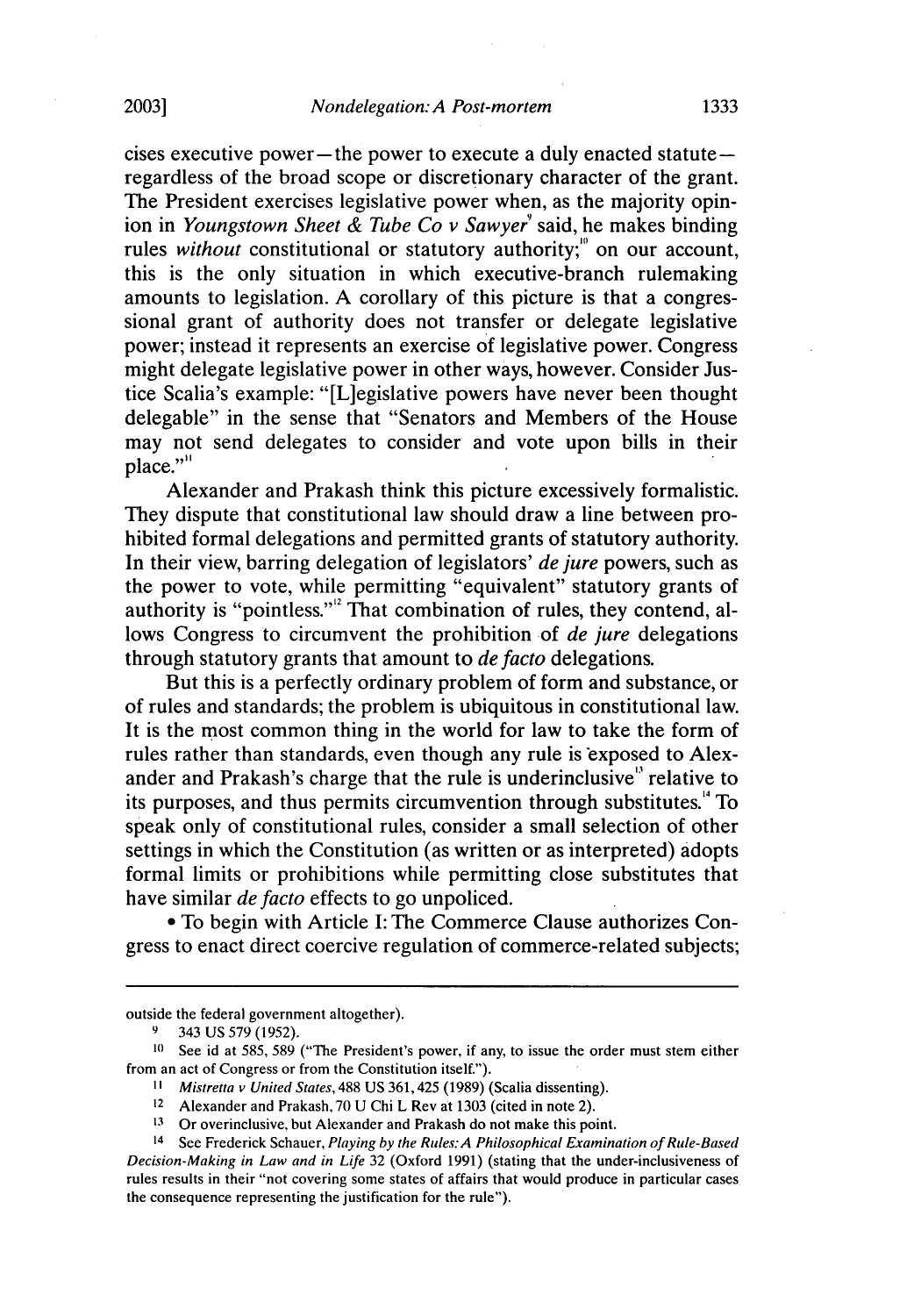the Supreme Court in some eras (roughly, before **1937** and after **1995)** polices the Commerce Clause **by** invalidating statutes that exceed the Clause's scope. Under the Spending Clause and Treaty Clause, however, Congress may use bribes or international agreements to institute policies that it could not enact directly under the Commerce Clause. Although some decisions of the *Lochner* Court attempted to police this circumvention of Commerce Clause authority," those decisions are now widely discredited," and the Court's current stance is quite permissive of congressional circumvention under both the Spending Clause and the Treaty Clause.'7 Nor have occasional academic complaints, much like Alexander and Prakash's, changed the picture.'

**\*** An Article **III** example involves the finality of judicial **judg**ments. Under the rule of *Plaut v Spendthrift Farm, Inc*,<sup>"</sup> Congress may not enact statutes that formally reopen the final judgments of Article **III** courts. This rule would, it seems, permit Congress to enact a close substitute: a statute that retroactively extends the statute of limitations for new causes of action.<sup>20</sup> Alexander and Prakash are committed to condemning *Plaut* as a pointless formalism, and to proposing that constitutional law police any substitutes that achieve the same effect as formal reopening of judgments.<sup>21</sup>

<sup>16</sup> Compare id with Steward Machine Co v Davis, 301 US 548 (1937) (upholding a federal tax inducing states to offer unemployment insurance).

**17** See South Dakota v Dole, 483 US 203 (1987) (holding that congressional use of federal highway funds to indirectly regulate alcohol age limits in states is a valid use of the spending power); Missouri v Holland, 252 US 416 (1920) (holding that a treaty protecting migratory birds from intrastate harms does not violate the Tenth Amendment or general principles of federalism, even if an equivalent statute would exceed Congress's commerce power).

**18** On spending, see Lynn A. Baker, Conditional Federal Spending after Lopez, 95 Colum L Rev 1911, 1916 (1995) (arguing that the Court "should reinterpret the Spending Clause to work in tandem, rather than at odds, with its reading of the Commerce Clause"). On treaties, see Curtis A. Bradley, *The Treaty* Power and American Federalism, 97 Mich L Rev 390,394 (1998) (arguing "that if federalism is to be the subject of judicial protection-as the current Supreme Court appears to believe-there is no justification for giving the treaty power special immunity from such protection").

**19** 514 US 211, 240 (1995) (holding a federal statute unconstitutional "to the extent that it requires federal courts to reopen final judgments entered before its enactment").

2) See Richard H. Fallon, Daniel **J.** Meltzer, and David L. Shapiro, Hart and Wechsler's The Federal Courts and The Federal System 107 (Foundation 4th ed 1996) ("In the absence of a final judgment dismissing a lawsuit, the Court in Plaut did not question Congress' power to enact laws **...** to authorize suits that otherwise would be time-barred.").

<sup>21</sup>Alexander and Prakash suggest a different Article **IlI** analogy. Assume that Article III judges may not cede their de *jure* voting rights to executive officials. Surely, according to Alexander and Prakash, a court could not circumvent this rule by saying that the "rights and duties of the parties are whatever [the executive official] determines those legal rights and duties to be." See Alexander and Prakash, 70 U Chi L Rev at 1302-03. But see Chevron v Natural Resources Defense Council, *Inc,* 467 US 837 (1984) (establishing that where statutes are silent or ambiguous, Article **Ill** courts say that the law is whatever executive officials say the law is). Alexander

**<sup>15</sup>** See, for example, United States v Butler. 297 US **1** (1936) (finding the Agricultural Adjustment Act unconstitutional because it attempted to use Congress's taxing power to regulate agriculture, which Congress does not have the power to regulate).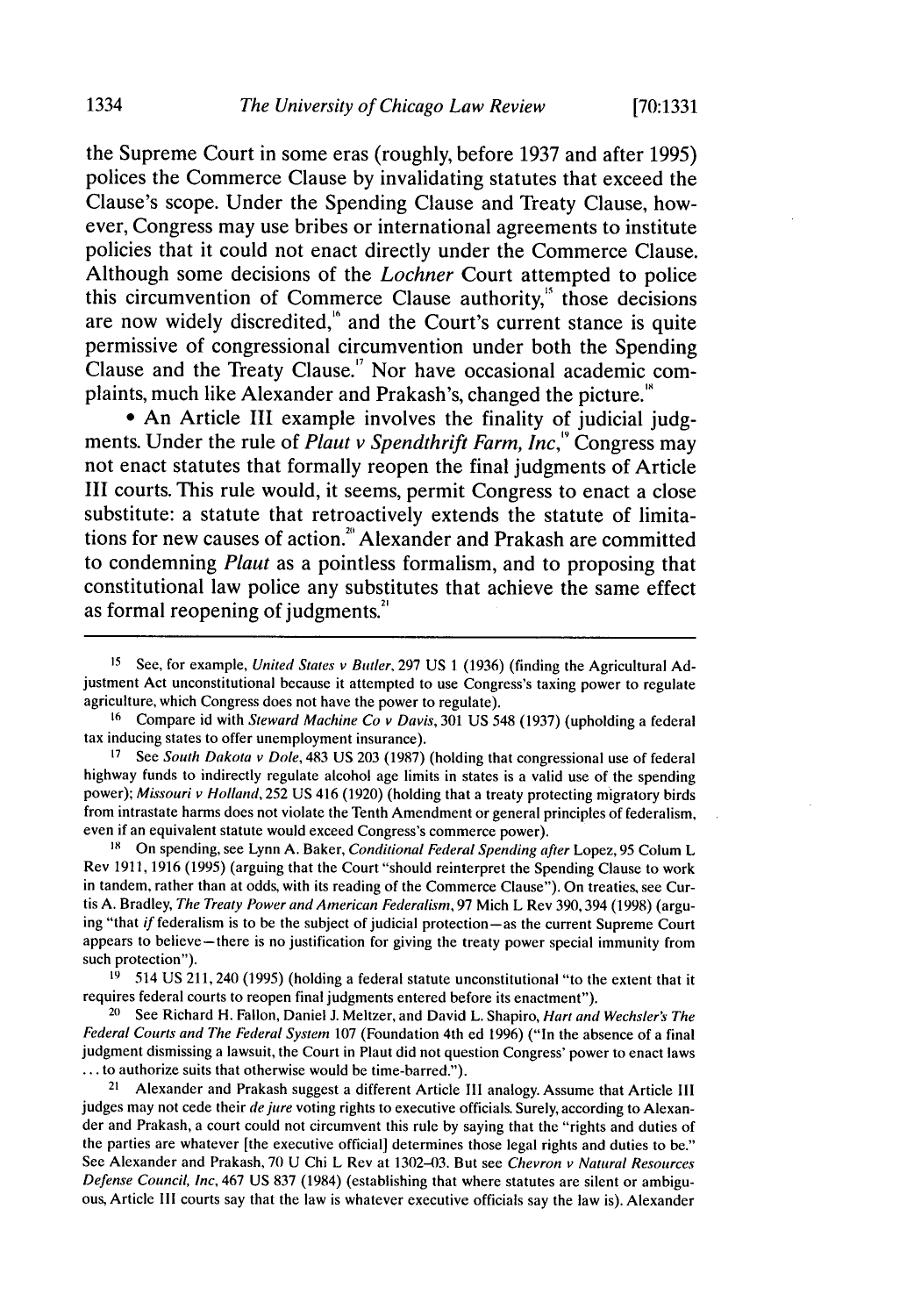\* The most pointed example, however, stems from Article II rather than Article III, and involves delegation itself. If (as on the conventional nondelegation view) the vesting of legislative powers in the Congress entails some restriction on the scope or precision of congressional grants of statutory authority to executive agents, then by parity of reasoning the Article II Vesting Clause, which vests the "executive power" in the President, should entail a parallel restriction on the scope or precision of delegations by the President to his agents. Defenders of the conventional view ought to subscribe to a parallel Article II nondelegation doctrine, under which the President must provide an "intelligible principle" sufficient to guide the legal discretion of subordinate executive officers. Lacking such a principle, the grants of authority to subordinate officers would amount to an unconstitutional delegation of executive authority, which the Constitution vests in the President alone. But to our knowledge, no one has ever suggested that the Subdelegation Act<sup>2</sup> violates the Constitution, even though it authorizes executive delegations that lack any intelligible principle.<sup>2</sup> Where the Act authorizes subdelegation,<sup>24</sup> the only legal *restriction* on presidential grants of executive authority is that the action of subordinate executive officials must comply with the terms of the grant-precisely the restriction our account imposes on congressional delegations to the executive.

To be sure, there might be good constitutional reasons to treat intrabranch delegations (within the executive) differently from interbranch ones (from Congress to the executive). But this response is not open to Alexander and Prakash, because their concern about circumvention is too blunt an instrument to handle such nuances. The President may not cede to another the *de jure* powers of his office, such as the power to execute the laws; why then, on Alexander and Prakash's

and Prakash's position on delegation parallels the criticism, as yet unsuccessful, that Chevron in effect cedes to executive agencies the judiciary's power to say "what the law is." See Cynthia R. Farina, *Statutory Interpretation and the Balance of Power in the Administrative State*, 89 Colum L Rev 452,452,456 (1989). Our position parallels the prevailing view: A legal rule like *Chevron* itself says what the law is, with the content of the law filled in by the executive acting within the statute's scope. See Cass R. Sunstein, *Is the Clean Air Act Unconstitutional?,* 98 Mich L Rev 303, 350-51 (1999) ("It is odd to say that a statute violates the nondelegation doctrine because of how it has been construed by the relevant agency.... This idea converts the nondelegation doctrine into something else altogether.").

<sup>22</sup> Pub L No 82-248,65 Stat 710,713 (1951), codified at 3 USC § 301 et seq (2000) (authorizing the President to delegate any of his executive powers to the head of any executive department or agency).

**<sup>23</sup>**See Donald A. Dripps, *Delegation and Due Process,* 1988 Duke L J 657, 666 ("[D]elegation of executive power is not subject to the intelligible principle requirement.").

<sup>&</sup>lt;sup>24</sup> The Act does not authorize subdelegation if a statute affirmatively prohibits it or specifically designates an officer to whom the authority may be subdelegated. See 3 USC § 302.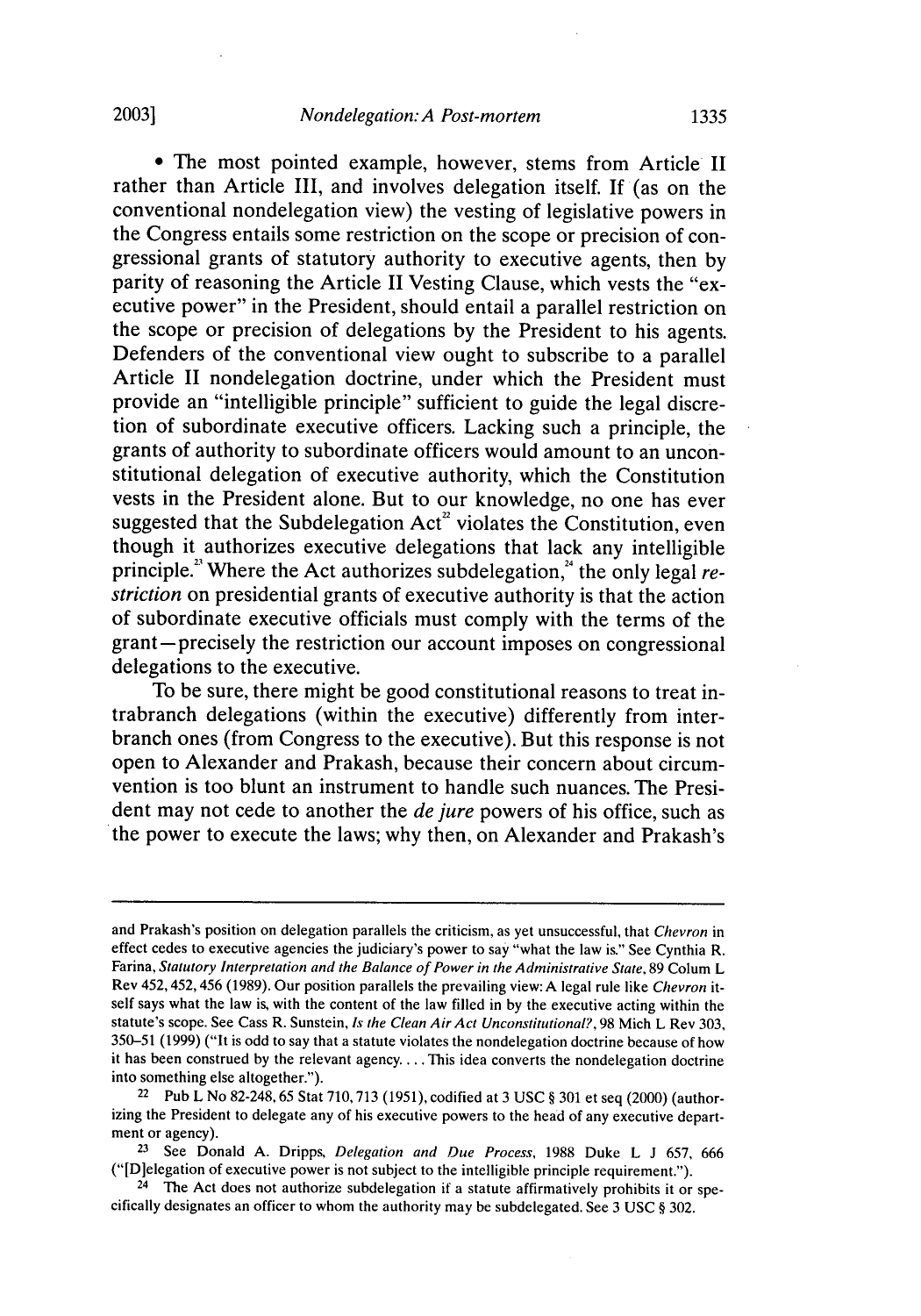reasoning, should he be allowed to achieve the same end by delegating law-enforcement power to subordinates?

The upshot of these examples is that Alexander and Prakash's charge of excessive formalism seems arbitrarily selective. Constitutional rules are "pointless," in just Alexander and Prakash's sense, whenever they are underinclusive relative to their purposes; and this sort of underinclusion is extremely common, because legal formality has systemic virtues that Alexander and Prakash's approach neglects. In the delegation case, for example, a rule barring only formal delegations is far easier for constitutional interpreters (legislators as well as judges) to monitor and enforce than the inquiry that the conventional nondelegation test requires. Alexander and Prakash's circumvention complaint, which essentially converts all rules into standards by arguing that rules must always be tailored to their underlying purposes, ignores systemic costs of this sort. Of course it is true that, in some circumstances, constitutional law attempts to police *de facto* circumventions of formal first-order rules; in the choice between rules and standards, context is all. If Alexander and Prakash are claiming, however, that the bare possibility of circumvention is sufficient to undermine rules, their account is dramatically overbroad. Alexander and Prakash would need to offer a more nuanced account, one that specifies what features of the current setting distinguish it from a myriad of other settings in which their concern carries no constitutional weight. Alexander and Prakash have offered no such account here.

In any event, Alexander and Prakash's speculation about circumvention is unconvincing on its own terms. Alexander and Prakash's argument can be characterized as a sort of economic claim: Statutory grants of authority are not merely a substitute for formal delegations of voting authority, but in fact a *costless* one. However, to repeat, it is not clear that this economic point gets any constitutional leverage. In some of the examples above the constitutionally permissible substitutes are costly, while in others the substitute seems entirely costless, as in the use of executive orders to delegate presidential powers. There is no particular reason to think that the costliness of the substitute is a constitutionally relevant consideration. But the claim is also implausible, even granting its premises.

The crucial premise of this view must be that legislators desire to abdicate: to cede as much of their power as possible for as long as possible. (We take up the empirical plausibility of this picture below; for now let us follow the logic where it leads.) A constitutional regime that barred formal delegations of voting authority while permitting a costless substitution to statutory grants of authority would, on this view, impose no constraints whatsoever on legislative behavior. But these alternative routes to abdication are not, in fact, equivalently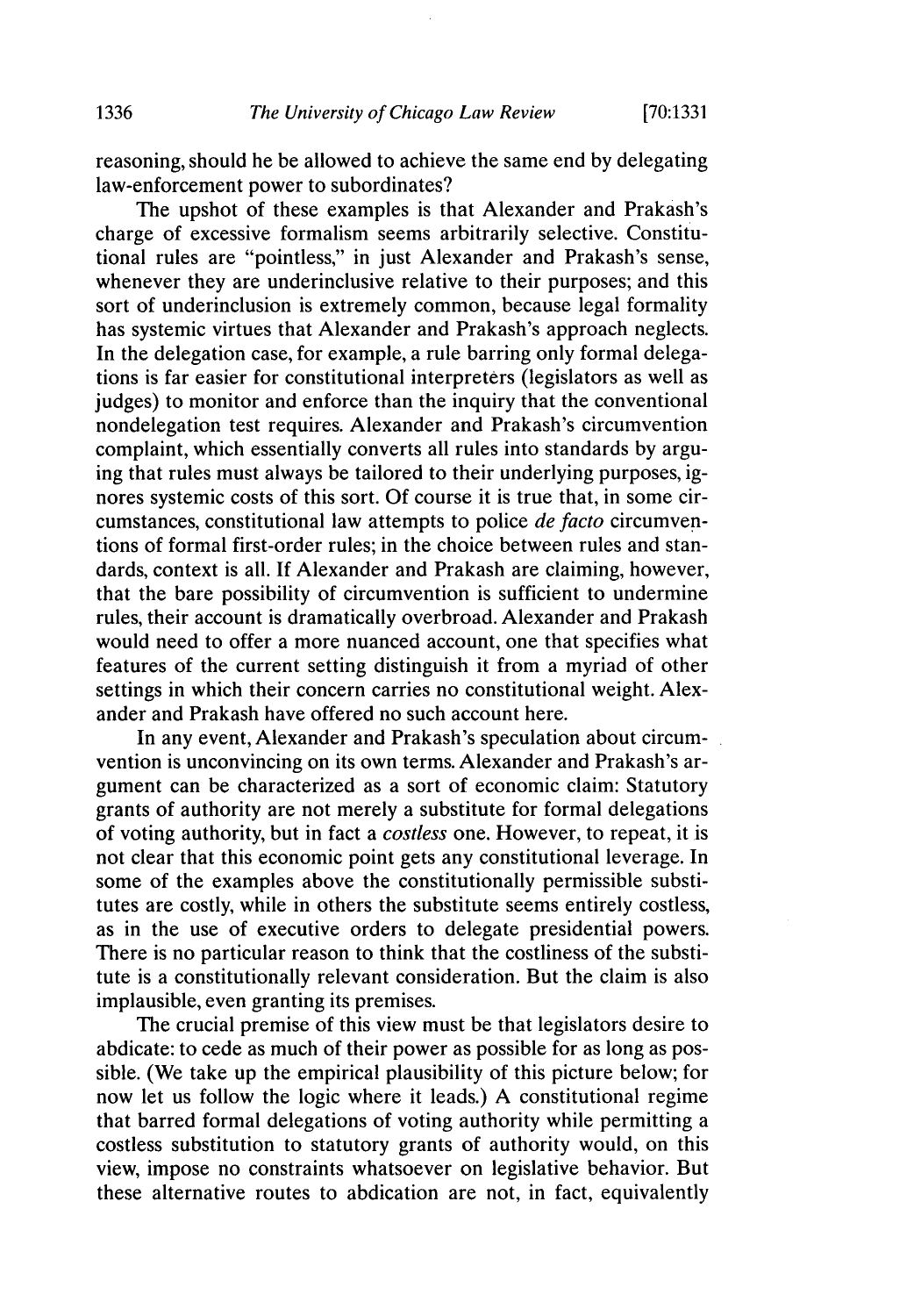costly. For one thing, Alexander and Prakash seem to make the unfounded assumption that formal voting delegations could only be accomplished by statutory enactments.<sup>25</sup> But the right to vote on proposed statutes must be a right held **by** individual legislators, not **by** a majority of each House; otherwise it would be inexplicable that the Constitution places elaborate restrictions, including supermajority requirements, on the power of either House to strip its members of their *de jure* legislative powers **by** expelling the member from the body. " In a regime that permitted formal voting delegations as well as statutory grants of authority, individual legislators could thus cede their votes to outsiders without incurring the costs of assembling a majority coalition to vote the delegation into effect. **Of** course, the benefits to outsiders might be lower as well, at least assuming that less than a majority of individual legislators opted to cede their votes, but this just means that formal delegations and statutory grants are very different legal instruments with a different mix of costs and benefits. Rational constitutional framers might sensibly prohibit one while leaving the other to policing **by** future politics.

Even if statutory delegations of voting rights are at issue, Alexander and Prakash recognize that "giving a vote in Congress to the Secretary [of Commerce] is different from giving the Secretary Congress's policy discretion in this respect: When Congress votes to retract the latter, the Secretary cannot vote, whereas if he has been validly given a vote in Congress, he may vote on its retraction."<sup>27</sup> In other words, the constitutional requirement that Congress transfer power **by** granting rulemaking authority, rather than voting rights, impedes a

**<sup>25</sup>** Alexander and Prakash are cagey about this; it is never quite made explicit. See, for example, Alexander and Prakash, **70 U** Chi L Rev at 1300, 1302, 1304 n 20. Discarding this assumption also obviates Alexander and Prakash's argument that formal voting delegations, like statutory grants of discretion, must **be** enacted through bicameralism and presentment. See id at **1302.**

<sup>&</sup>lt;sup>26</sup> Alexander and Prakash have two criticisms of this view. First, they say, the text of the Article **I** Vesting Clause shows that legislative powers are held **by** Congress, not **by** individual legislators; otherwise the Clause would read: **"All** powers to vote in Congress and all related powers of legislators herein granted shall be vested in a Congress." **Id** at **1307.** This rests on an equivocation. **Of** course "Congress" is an ambiguous term; sometimes it denotes the federal legislative institution (the first occurrence in Alexander and Prakash's paraphrase), sometimes it just denotes the summation of individual legislators (the second occurrence). Presumably Alexander and Prakash do not think that some entity called "Congress," over and above the summation of individual legislators, has the right to vote on pending legislation. Alexander and Prakash also complain that we have assumed, in a separate work, that the federal legislative power is restricted to the subjects enumerated in Article **I, § 8** (and other provisions); Alexander and Prakash claim that the earlier assumption is inconsistent with our view here. See id at **1309** n 41, citing Eric **A.** Posner and Adrian Vermeule, Legislative Entrenchment:A Reappraisal, **111** Yale L **J 1665, 1675** (2001). But this is quite puzzling. Nothing in our account of delegation is at all inconsistent with the view that the *de jure* powers of individual legislators, such as legislative voting rights, extend only to statutes falling within the enumerated powers.

**<sup>27</sup>** Alexander and Prakash, **70 U** Chi L Rev at **1300.**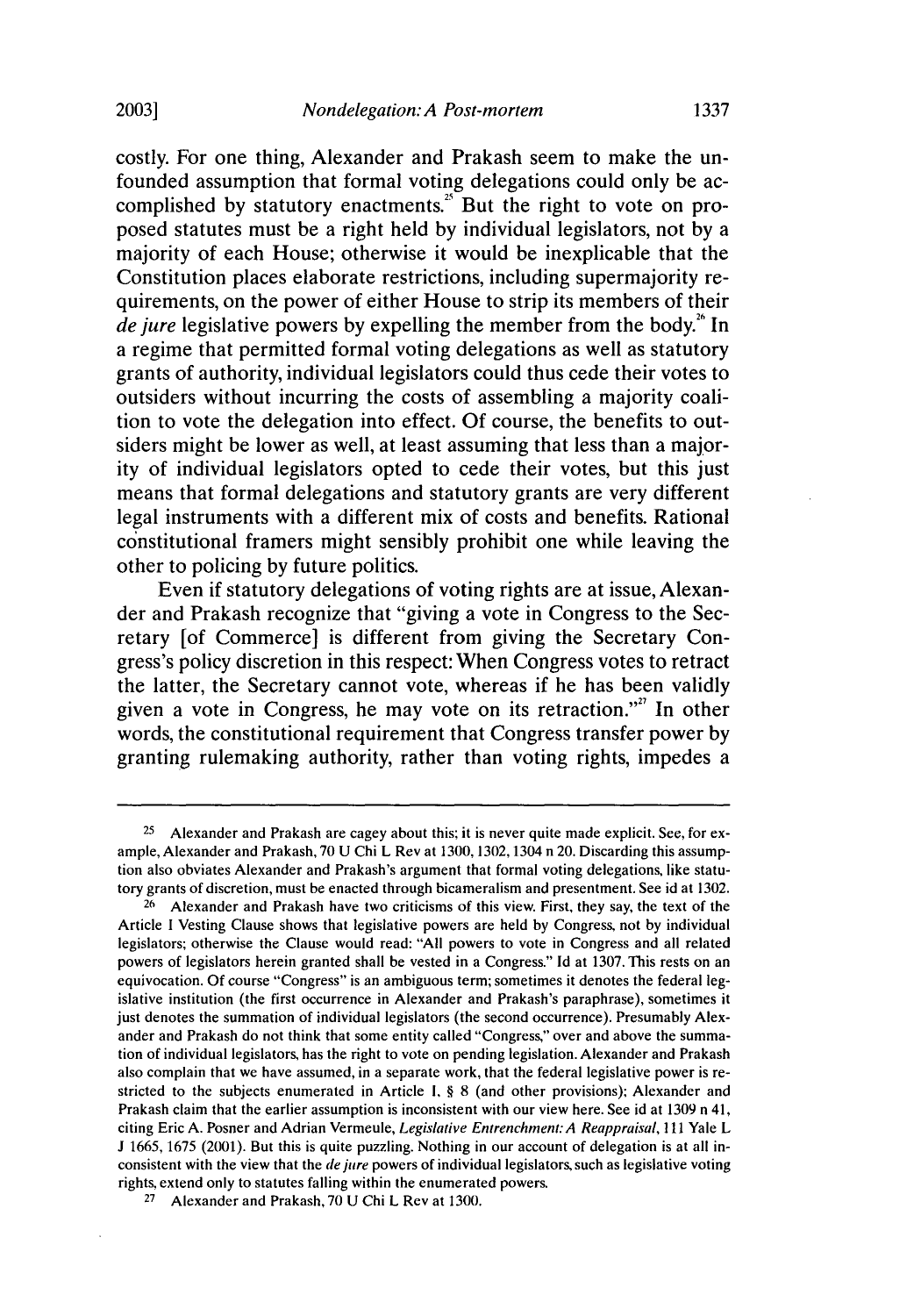legislature hell-bent on abdication; it prevents Congress from hampering the ability of a future Congress to revoke the abdicating statute, or, for that matter, from enacting new laws that overlap with or contradict the rules created by the delegate. A statutory grant of policy discretion is thus a costly, hence imperfect, substitute for formal delegation of voting rights. Alexander and Prakash try to patch the wound with the observation that a later statute retracting policy discretion previously granted to the executive branch would be subject to presidential veto.<sup>"</sup> The problem, though, is that the same is true of a later statute retracting an earlier delegation of formal voting rights. So the presidential veto washes out.

Alexander and Prakash might reply that a statutory grant of rulemaking authority, with an entrenchment, would accomplish the total legislative abdication that they think the ban on the transfer of voting rights was intended to prevent. (We assume that they do not make this argument because they do not believe that legislative entrenchment is possible or constitutionally permissible.)<sup> $\overline{P}$ </sup> But an entrenched grant of rulemaking authority is not the same thing as a transfer of voting rights. Entrenchment statutes are hard to draft because of their reflexive character, and courts may well require an especially clear statement before finding entrenchment." Thus entrenchment poses extra risks, and incurs extra costs, not present in a formal delegation of voting power. Rules can always be circumvented, but truly costless circumventions are hard to find.

### II. NONDELEGATION AND LEGISLATIVE POWER

Alexander and Prakash argue that the original understanding of the "legislative power" undermines our account of nondelegation. On Alexander and Prakash's account, which they take to be the "conventional view," the legislative power is the power to make rules for social governance, regardless of which branch of government exercises that

<sup>&</sup>lt;sup>28</sup> See id at 1300. Alexander and Prakash add that "of course, Congress could specify that the Secretary could not vote on bills that would retract his authority." **Id.** But this loses the thread of the argument. If the premise is that Congress is intent on permanent abdication, Congress would not want to include such a clause.

**<sup>29</sup>**A hint of this idea can be found in id at 1328 n 109, but the argument there is focused on the problem of excessive grants of discretionary authority. To repeat, there is no inconsistency between our nondelegation argument and the entrenchment argument we made in Posner and Vermeule, 111 Yale L **J** at 1665 (cited in note 26). Contrary to Alexander and Prakash's claim, we do not use "legislative powers" in a special way, nor does our entrenchment argument rely on any particular definition of that term. See Alexander and Prakash, 70 U Chi L Rev at 1309 n 41 (cited in note 2).

**<sup>30</sup>** See Posner and Vermeule, 111 Yale L J at 1667-68 (cited in note 26). See also Reichelderfer v Quinn, 287 US 315, 321 (1932) (construing an ambiguous statute to avoid deciding the permissibility of entrenchment).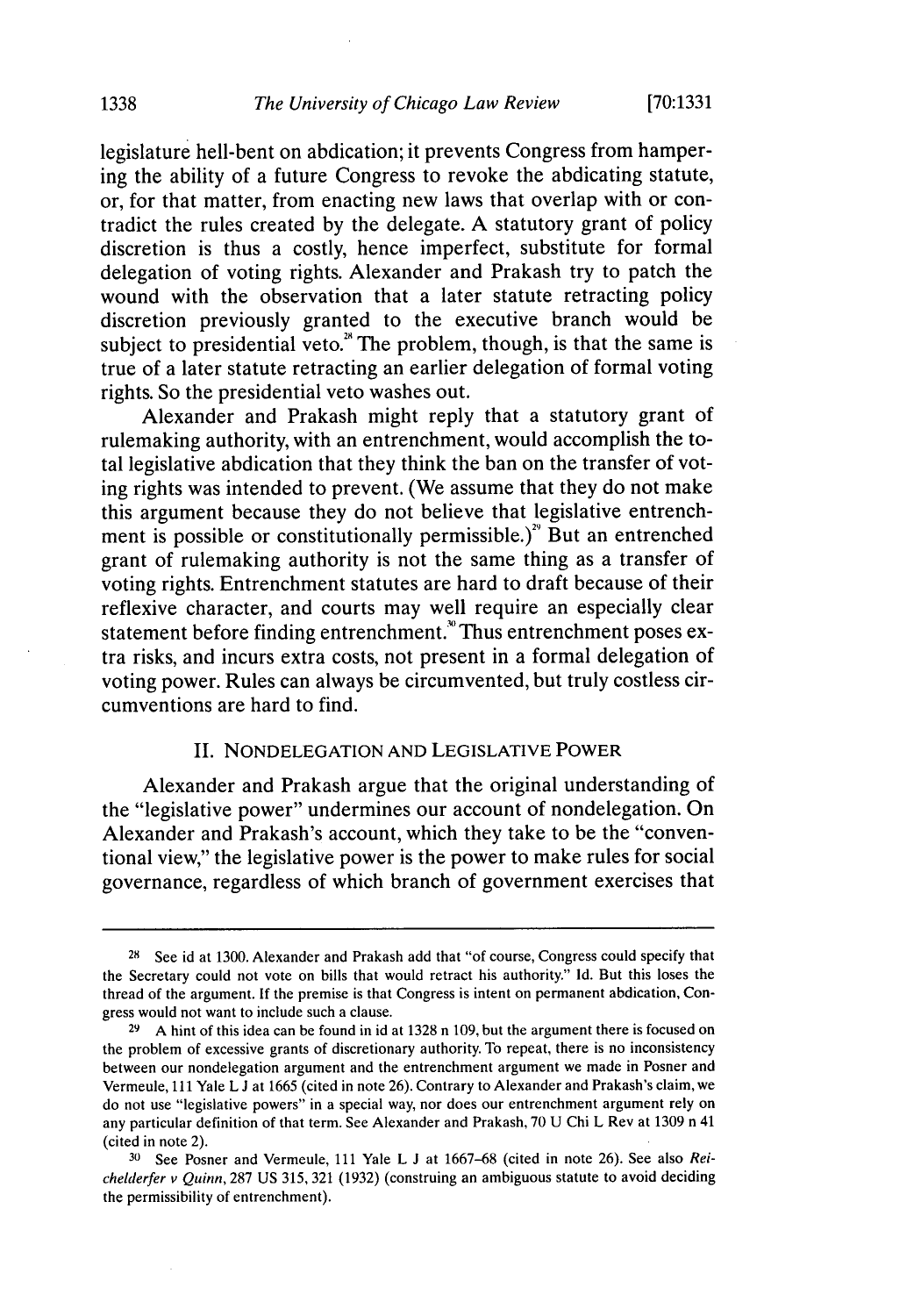power. The account fails in at least three respects: the evidence that Alexander and Prakash offer for their account is systematically ambiguous; the conclusion to which this evidence points has radical, hence implausible, consequences; and Alexander and Prakash's account is inconsistent with their professed sympathy for the conventional nondelegation doctrine. We will take up these points in turn.

First, the evidence that Alexander and Prakash offer is systematically ambiguous for present purposes; for reasons we will explain, it predictably fails to cut between the competing conceptions of delegation at issue. We cannot do a full review of the evidence in this limited compass, so two brief examples will have to stand in for the whole. Alexander and Prakash say we have misunderstood Locke's position on delegation; their centerpiece is Locke's argument that:

This *Legislative* [power] is ... unalterable in the hands where the Community have once placed it; nor can any Edict of any Body else, in what Form soever conceived, or by what Power soever backed, have the force and obligation of a *Law,* which has not its *Sanction from* that *Legislative,* which the publick has chosen and appointed."

Nothing here, however, is inconsistent with our account of delegation. On our view, of course, "Edict[s]" or rules promulgated by the executive branch pursuant to statutory authority *do* have precisely the "sanction from [the] Legislative [body]" that Locke requires. Locke's point is that executive edicts have no legal force unless they enjoy legislative authorization-a point that the *Youngstown* Court reiterated, $\overline{a}$ and one that is part and parcel of our view. Alexander and Prakash simply misread this passage to say that the relevant sanction or authorization must come directly from the people, $\frac{1}{n}$  rather than (as Locke permits) indirectly, from the legislators that the people have "chosen and appointed." A similar point applies to Alexander and Prakash's treatment of Montesquieu, whom they cite principally for the abstract proposition that the legislative and executive powers should not be combined in the same hands." We agree. The question at

<sup>&</sup>lt;sup>31</sup> John Locke, *The Second Treatise of Government*, in *Two Treatises of Government* § 134 at 356 (Cambridge 1988) (Peter Laslett, ed).

<sup>32</sup> 343 US at 585 (explaining that the President's power to issue a regulation "must stem either from an act of Congress or from the Constitution itself").

<sup>33</sup> See Alexander and Prakash, 70 U Chi L Rev at 1321 (cited in note 2) ("Locke repeatedly insists that *only* the people can authorize someone else to make laws/rules for them. If someone not appointed by the people attempts to make binding rules, these rules are illegitimate because the people have not ceded to these individuals the power to make laws over them.").

<sup>34</sup> See id at 1312 (noting that Montesquieu "claimed that when the executive and legislative powers are 'united in the same person,... there can be no liberty, because apprehensions may arise lest the same monarch or senate should enact tyrannical laws, to execute them in a tyrannical manner""), quoting Montesquieu, *The Spirit of the Laws* 182 (D. Appleton 1900) (Tho-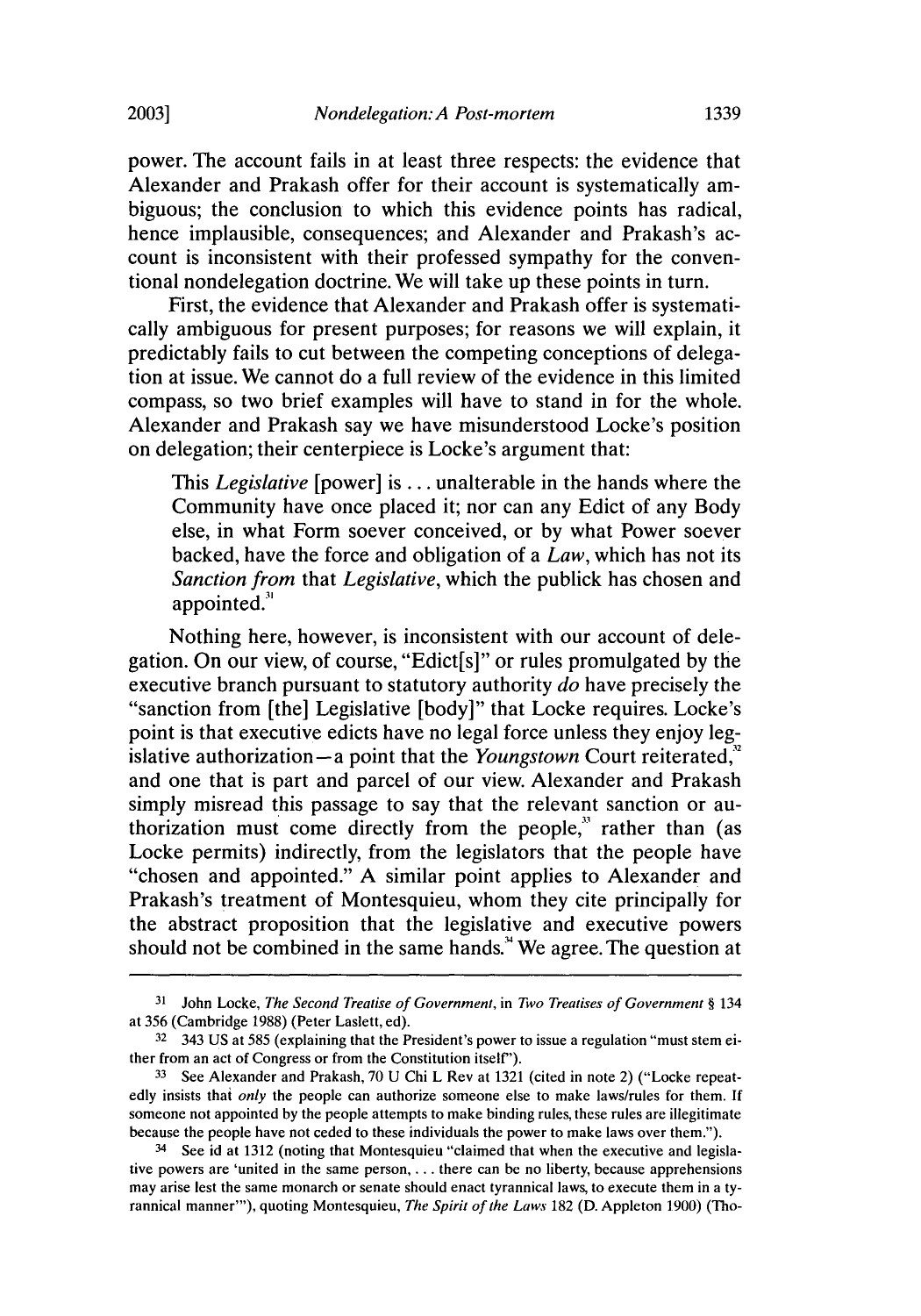issue here, however, is whether statutory grants of discretionary rulemaking authority to the executive violate the separation of powers (the conventional view), or do not violate it (our view). On that entirely distinct question Montesquieu has nothing to say.

The ambiguity in Alexander and Prakash's evidence is chronic and systematic, for good reason. As we discussed in our original treatment, early political theorists and the founding generation simply did not focus on the question whether statutory grants of rulemaking authority count as prohibited delegations. Their analyses, like Montesquieu's, are pitched at a higher level of abstraction; their general endorsements of the separation of legislative and executive powers fail to arbitrate between competing views about what counts as a violation of the separation of powers-in particular, whether statutory grants of authority effect a combination of legislative and executive power. That relatively fine-grained institutional question was not taken up until the First Congress actually began to run a government, with results that support our account of delegation" -a point that Alexander and Prakash conspicuously fail to dispute.

Secondly, whatever its other traits, Alexander and Prakash's view of the legislative power can hardly be described as conventional. On their view, remarkably, the power to enact statutes by voting in legislatures is concededly "outside"<sup>36</sup> the constitutional definition of legislative power. Rather, the legislative power is a power to make rules that bind society. This means that the executive exercises legislative power whenever it makes binding legal rules, even if the rulemaking occurs under a valid grant of statutory authority; Alexander and Prakash are quite explicit about this." But this means, of course, that the administrative state is unconstitutional. $^*$  The executive engages in constitutional lawmaking, and thus exercises the legislative power that Article I vests in Congress alone, whenever the executive makes administrative rules. This is, of course, a proposition that the Supreme Court has repeatedly and emphatically rejected.<sup>"</sup>

<sup>38</sup>Compare Gary Lawson, *The Rise and Rise of the Administrative State,* 107 Harv L Rev 1231, 1231 (1994) (arguing that "[tihe post-New Deal administrative state is unconstitutional").

mas Nugent, trans).

<sup>35</sup> See Posner and Vermeule, 69 U Chi L Rev at 1735-36 (cited in note 1).

<sup>36</sup> Alexander and Prakash, 70 U Chi L Rev at 1308 (cited in note 2).

<sup>37</sup> See id at 1305-06 (claiming that "[a] general pronouncement creating, modifying, or rescinding legal obligations and rights is a law, regardless of who pronounces it and irrespective of whether the lawmaking is statutorily authorized or not").

<sup>&</sup>lt;sup>39</sup> See *INS v Chadha*, 462 US 919, 953 n 16 (1983) ("When the Attorney General performs his duties pursuant to § 244 [of the Immigration and Nationality Act], he does not exercise 'legislative' power."); *United States v Grimaud,* 220 US 506,521 (1911) ("[Tjhe authority to make administrative rules is not a delegation of legislative power.").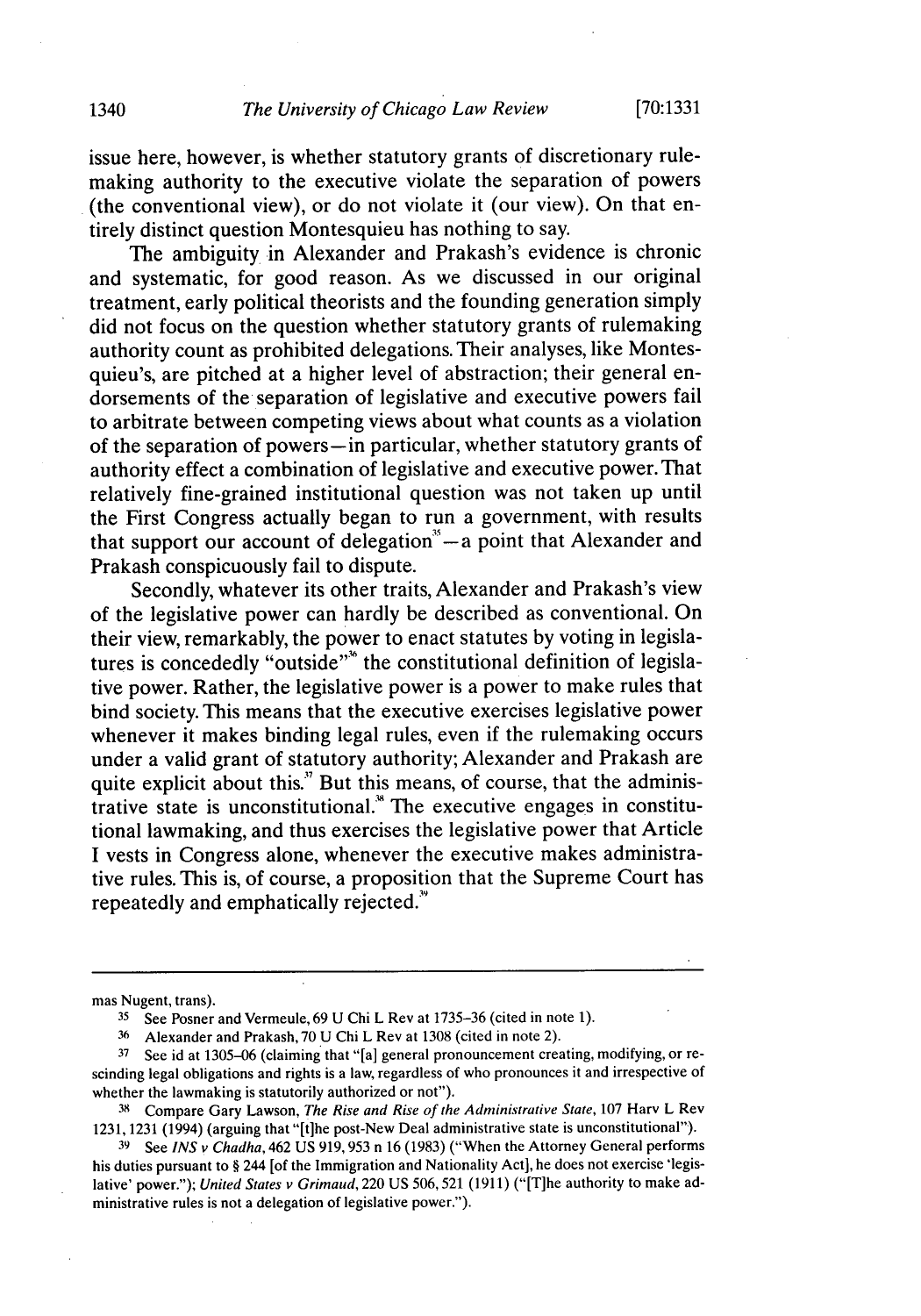In a footnote Alexander and Prakash try to pull back from the cliff's edge, saying that "we don't believe that all rulemaking occurring outside of Congress necessarily amounts to an exercise of legislative power **....** [F]or the Founders, the legislative power was a matter of the degree/scope of the discretion." **'** But this is an arbitrary retreat from the logical consequences of their view. Recall that, on Alexander and Prakash's account, the legislative power was and is "the power to enact rules for society, whether those rules were called statutes, rules, [or] regulations."<sup>4</sup> Any executive rulemaking that governs social behavior (a category that includes rulemaking through administrative adjudication, not just rulemaking in the technical administrative-law sense) is necessarily an impermissible exercise of legislative power; there is no mistaking Alexander and Prakash's position here. Given this radical premise, the only saving idea for Alexander and Prakash would be Justice Stevens's idiosyncratic view that even if executive rulemaking is lawmaking, Congress may delegate (some of) its lawmaking power to the executive." But the Court has squarely rejected that view," and it seems most unlikely that Alexander and Prakash really want to defend it.

Our last point on legislative power and delegation is just that Alexander and Prakash have no consistent view of the subject. Sometimes they seem to be defending a radically restrictive view of delegation, one in which all executive rulemaking is unconstitutional. Sometimes they profess sympathy for the conventional nondelegation doctrine. But these two positions are mutually exclusive alternatives, not complements. Of course Alexander and Prakash's project is just to criticize our original critique of the conventional view. But one can derive any proposition at all from a contradiction; it is not surprising that Alexander and Prakash manage to derive their critical points from a position that is at odds with itself.

#### III. SOME FURTHER ISSUES

#### A. Originalist Evidence

In our earlier article, we presented textual and structural arguments against the existence of the nondelegation doctrine. We also

<sup>4)</sup> Alexander and Prakash, 70 U Chi L Rev at 1310 n 43.

<sup>41</sup> Id at 1310.

<sup>42</sup> See Whitman v American Trucking *Associations,* 531 US 457, 488 (2001) (Stevens concurring) (claiming that the Court "could choose to articulate [its] ultimate disposition of this issue by frankly acknowledging that the power delegated to the EPA is 'legislative' but nevertheless conclude that the delegation is constitutional because adequately limited by the terms of the authorizing statute").

<sup>&</sup>lt;sup>43</sup> See id at 472 (recognizing that the Constitution "permits no delegation" of Congress's legislative powers).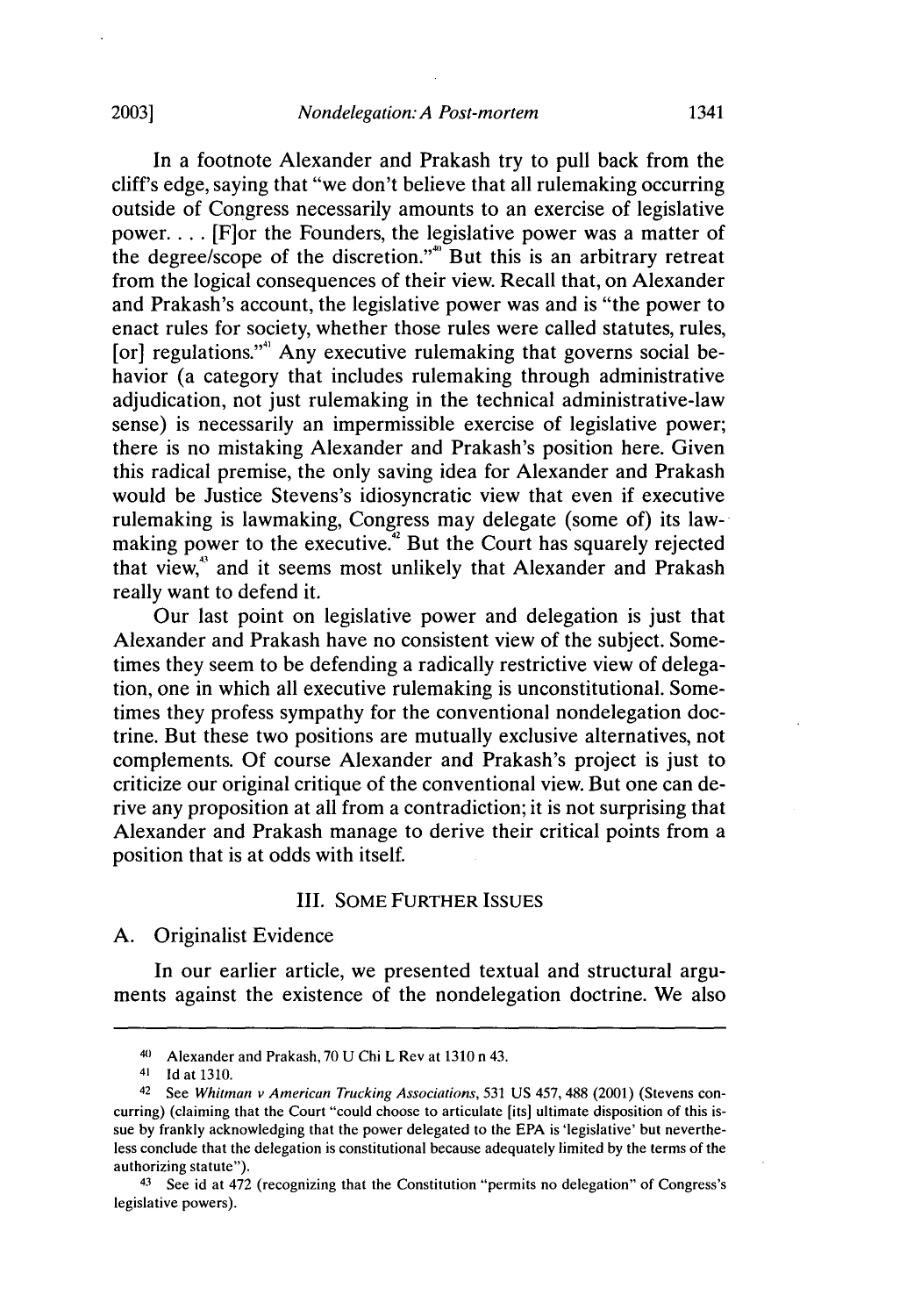said that the historical evidence about the eighteenth-century meaning of "legislative power" is sparse and ambiguous." Given the strong textual and structural arguments against the doctrine, we thought it obvious that the weak historical evidence could not have any bearing on the question. Alexander and Prakash say that if we "believe that there is insufficient historical evidence in favor of the sophisticated view, [we] must think that even more true of the naïve prohibition."<sup>44</sup> But we thought there was insufficient evidence for *either* view; that is, the historical evidence predating the First Congress simply does not shed light on the question of what the framers believed. Having read Alexander and Prakash's survey of Locke, Montesquieu, and Blackstone, we are even more firmly of this view. The historical evidence shows that "legislative power" was not a term of art that was used in a single way. It was used in too abstract a fashion to arbitrate between competing views of delegation; therefore, the appearance of that term in the Constitution and contemporary debates tells us nothing about the nondelegation doctrine. In the absence of dispositive historical evidence, our other textual and structural arguments stand on their own feet.

### B. The Parade of Horribles Revisited

Alexander and Prakash criticize us for "downplay[ing] the possibility of grand delegations."<sup>\*</sup> They argue that "one important reason why Congress might not have passed [ **]** grand delegations in the past is that Congress never understood that it had such authority."<sup> $\eta$ </sup> They do not provide any evidence for this dubious claim. The alternative hypothesis is that Congress understood that it had the authority but did not exercise it, just as Congress understood that it had the authority to grant federal question jurisdiction to a federal court even though it did not exercise this authority until 1875.<sup>\*</sup> There is no historical evidence, as far as we know, that Congress ever considered a grand "delegation" (as Alexander and Prakash use the word) but then refrained from acting because of the nondelegation doctrine; not even a debate or public discussion in which a grand "delegation" was urged by one member of Congress and opposed on nondelegation grounds by another.

Alexander and Prakash assume that the nondelegation doctrine was so deeply internalized by every member of Congress-and pre-

<sup>44</sup> See Posner and Vermeule, **69 U** Chi L Rev at **1733** (cited in note **1).**

<sup>45</sup>See Alexander and Prakash, **70 U** Chi L Rev at **1326** (cited in note 2).

<sup>46</sup>**Id** at **1327.**

<sup>47</sup> **Id.**

<sup>&</sup>lt;sup>48</sup> Fallon, Meltzer, and Shapiro, *Federal Courts* at 349 (cited in note 20).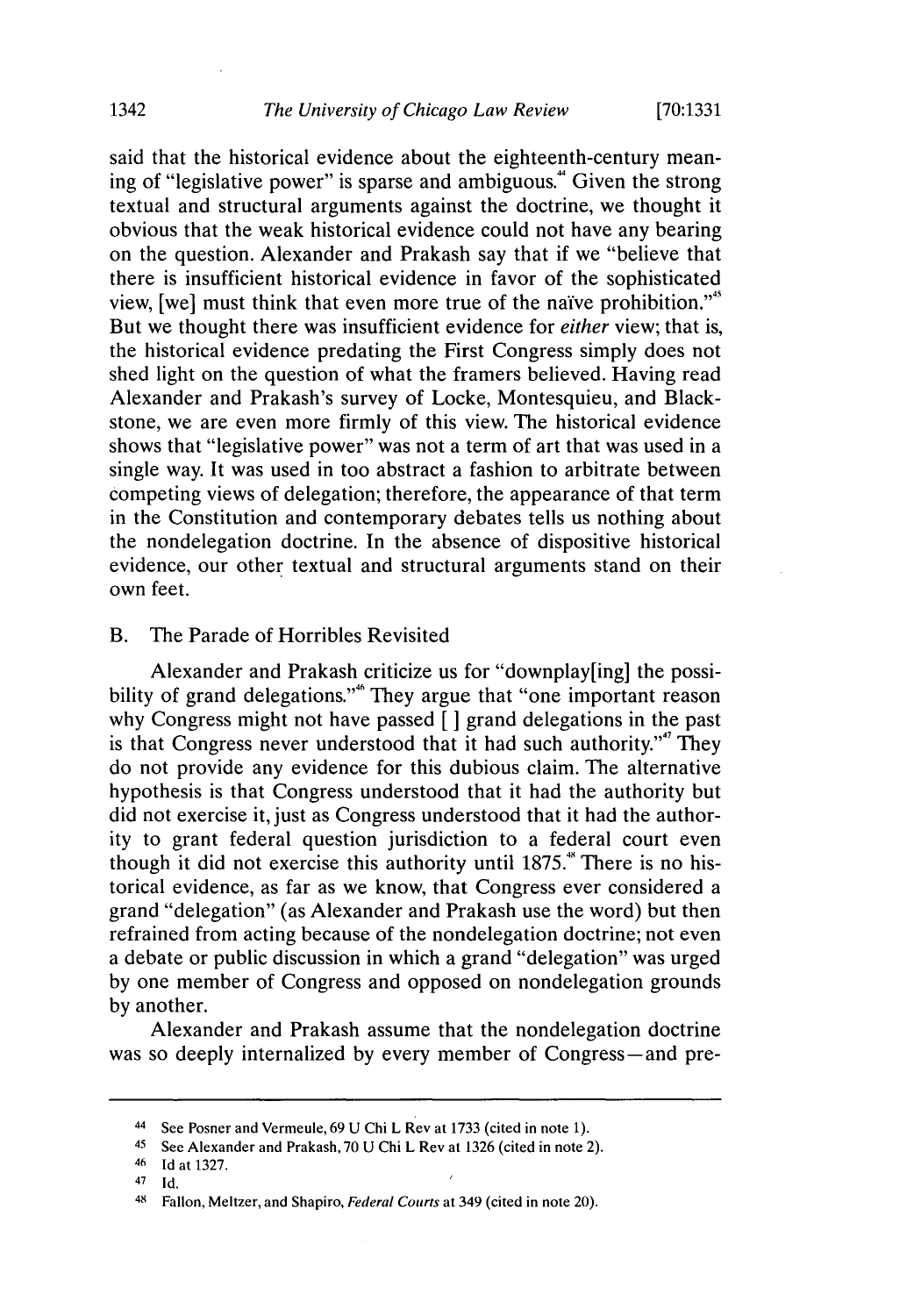sumably the public as well—that it never occurred to anybody to propose, even to speculate publicly about, a grand "delegation." What gives this argument its air of unreality-aside from the fact that the well-educated framers and their successors knew of the historical examples of legislative abdication-is that Congress has repeatedly vested enormous rulemaking powers in agents, and the difference between what Congress has done and what Alexander and Prakash have in mind is just a matter of degree. For a short period of time some statutes were expansive enough to worry the Supreme Court.<sup>\*</sup> Since the New Deal, the nondelegation doctrine has never been used to strike down a statute-so the content of the doctrine, if not zero, is trivial-and yet Congress has not considered the disappearance of the nondelegation idea as a judicially enforced rule to be an invitation to vest rulemaking power in a dictator. Why not? Surely not because of the small possibility that the Supreme Court would resurrect the doctrine. The possibility of judicial interference rarely prevents Congress from enacting a constitutionally questionable statute. If Congress wants to accomplish something, it is willing to take a risk that a statute will be struck down. The reason that Congress has not engaged in a "grand delegation" is that it has not wanted to.

We suspect that Alexander and Prakash are led astray by an overly conceptual notion of legislative power and constitutional restriction. They do not realize just how much "delegation" (in their sense) is permitted by courts. Take this passage from another part of their article:

Suppose the President negotiates a treaty with China that authorizes the President to make international law commitments through a document called the "P-treaty." Such P-treaties would have the force of law upon presidential signing and would not need Senate approval. Should the Senate ratify the initial treaty with China, one might conclude that any subsequent P-treaties would result from faithful presidential "execution" of the U.S.- China Treaty. But we think it would be difficult to refute the notion that the President is in fact making treaties without following the specified constitutional process, and that he and the Senate are evading the Senate's treaty role. Calling presidential treaty-making "treaty execution" does not avoid the issue.

Though the Senate has not gone this far, it is widely accepted in foreign relations law that the President may on his own conclude agreements that are expressly authorized by, or even "reasonably in-

<sup>49</sup> See *Panama Refining Co v Ryan,* 293 US 388 (1935) (invalidating the hot oil provisions of the National Industrial Recovery Act).

**<sup>50</sup>**Alexander and Prakash, 70 U Chi L Rev at 1303 n 15 (cited in note 2).